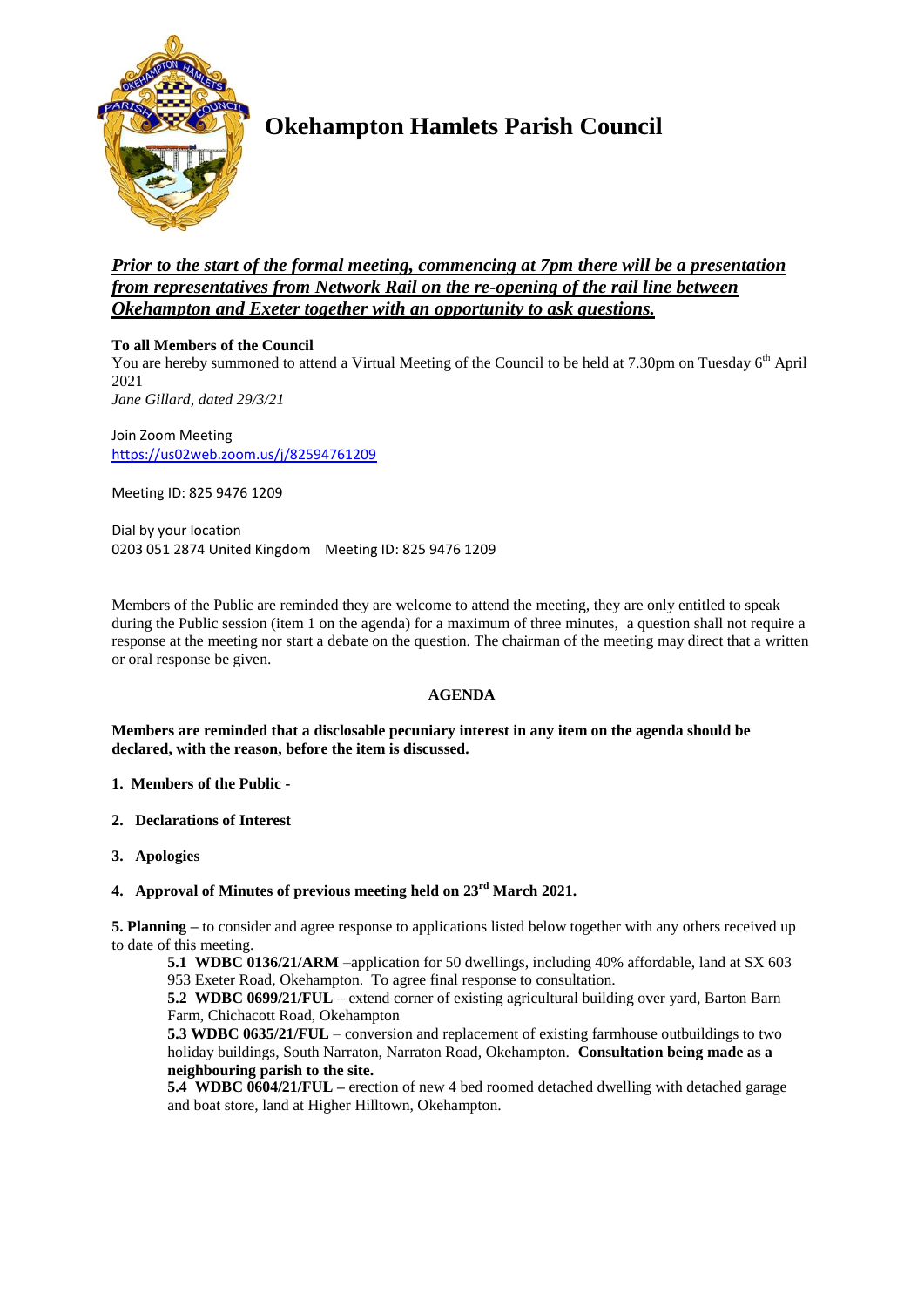- **6. DCC and WDBC –** to receive any reports/updates from Councillors present.
- **7. Neighbourhood Planning** to receive an update on joint Okehampton Councils
- **8. To receive reports from meetings attended by Parish Council representatives including** –

### **9. Open Spaces.**

- **9.1** Meldon Woods lay by and car park to discuss any recent identified and raised.
- **9.**2 5 yearly Inspection of Meldon Woods and OTPLNR to receive update on inspection
- **9.3** General discussion re ongoing general management of Meldon Woods and Old Town Park.
- **9.4 Hedgetrimming along bridleway –** to discuss recent work undertaken.
- 9.5 Coffee trailer to consider request for council land to be used for siting of trailer.
- 9.6 Letter of complaint re Meldon Woods to consider actions and response required.

#### **10. Correspondence**

10.1 Great British Tidy Up – to discuss national initiative and to consider and agree any local actions to be taken.

10.2 Devon County Council – Draft Resources and Waste Management Strategy Consultation , to consider any response required.

#### **For Information –**

#### **11 Updates on Flood Plan and Snow Plan and actions required.**

#### **12. Welcome Booklet –**

#### **13. Finance** –

**13.1 Accounts for payment –**

| Mrs J Gillard (wages £321.22), | £ 321.22 |
|--------------------------------|----------|
| HMRC.                          | £ 241.00 |
| Parish Magazine Printing       | £170.50  |

13.2 Bank Reconciliation and Statement of Budget – see below.

#### **14. Environmental issues**

14.1 To discuss recent issues with odours and emissions in East Okehampton/Stockley and agree any actions to be taken.

14.2 Devon Climate Emergency – to note and discuss the Devon email.

**15. Future Meeting dates** – to agree dates and locations of meetings to be held from June 2021 dependant on current Government guidelines.

**16. Clerks Report March 2021** – Clerk to answer any questions raised by Councillors

#### **PART TWO**

Items which may be taken in the absence of the press and public.

The Council is recommended to pass the following resolution:-

'Resolved that under section 1(2) of the Public Bodies (Admission to Meetings) Act 1960 that the public and press be excluded from the meeting for the following items as they involve the likely disclosure of sensitive and confidential information.'

## **17. To note current WDBC Enforcement cases list and information.**

**18. Noticeboards –** to receive update from Clerk on work required and costs involved and to agree way forward ie repair or replacement

**19. Date and venue of next virtual meeting** to be confirmed as Tuesday 4<sup>th</sup> May 2021